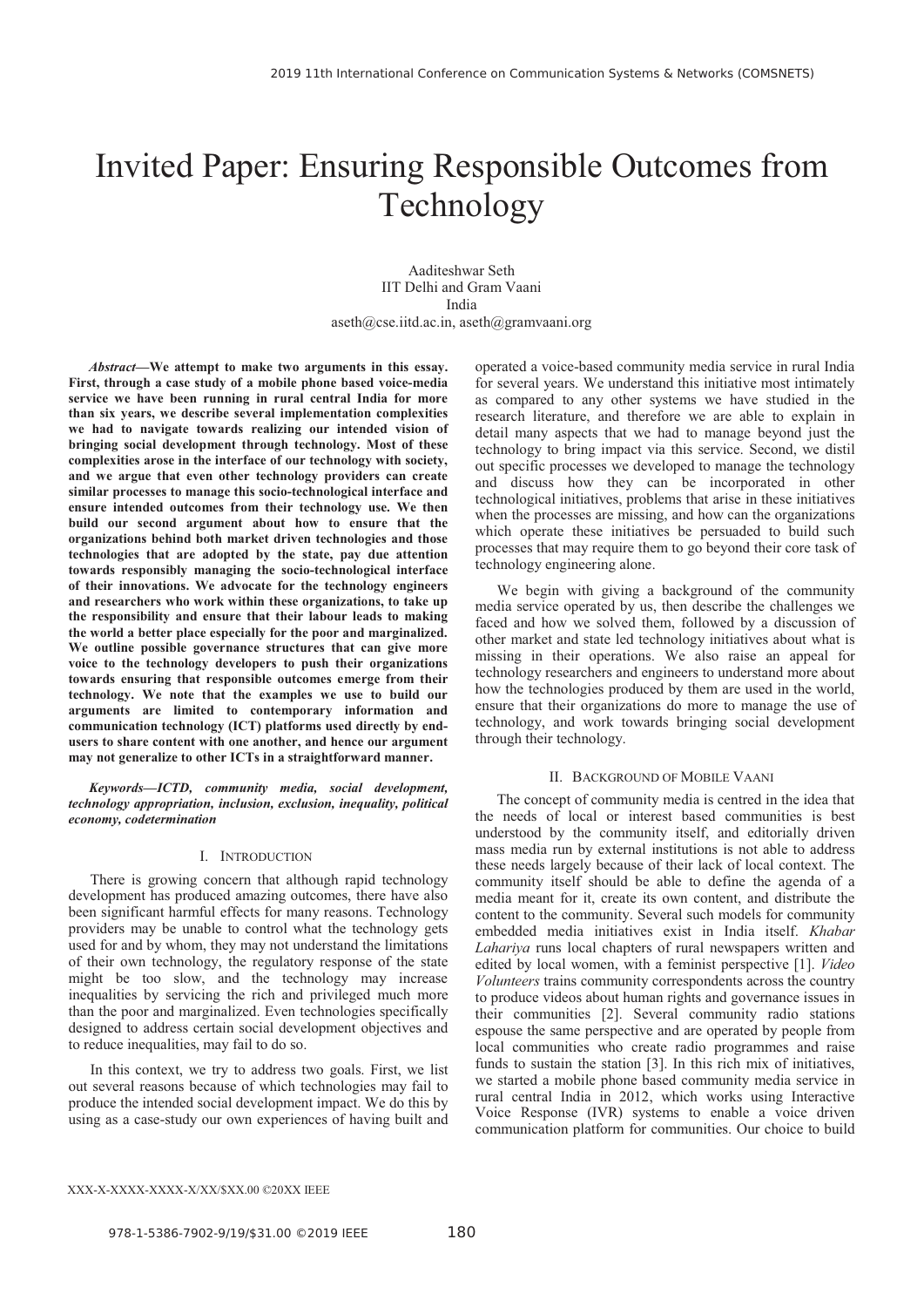a voice-based platform was driven by low literacy in the communities where we wanted to work, for whom voice would be more easily accessible as compared to text. Our choice to use IVR systems was driven by the rapid growth of mobile phone coverage, where even if people did not use the Internet due to challenges of affordability or digital literacy, they would still be able to use phones to make calls and press buttons to navigate content. Our conviction was also shaped with our prior experience of having built a community radio automation system with an inbuilt IVR feature that got used extensively [4, 5]. Our reason to look beyond community radio to instead use mobile phones was the slow licensing process to get a community radio broadcast license in India, and the restriction by law of the broadcast being constrained to only 10-15km. A service accessible via mobile phones could have a much wider outreach, and could be set up and scaled easily without licensing restrictions. We were also inspired by the success of a few other pioneering initiatives using IVR technology where people could call and listen to audio, or record their own voice messages that could be heard by other people [6, 7].

Our IVR initiative, *Mobile Vaani* (MV), runs in a similar manner: People give a missed-call to a unique phone number. The IVR system initiates a call back to the callers effectively making it a free service for them, and the people use phone keypad buttons to browse a list of audio messages or record their own message. Any messages recorded by them go through a manual moderation process before being published on the IVR for others to hear, essentially to filter out poor quality audio recordings or undesirable content.

Our goal with this initiative was to bring about social development through the use of technology, along the following five lines. First, we were convinced about the transparency and accountability function that such a platform could play in local governance, by making it simple for people to share about civic or governance issues that they were facing, and to demand transparency in decision making. Indeed, we had seen our community radio system in some locations used to run live broadcasts of Panchayat (village level elected local governance body) meetings that was much appreciated by the community [5]. Second, we had evidence from our own prior work in social media analysis [8], that discussions on participatory media platforms are specifically useful because the homophily effect [9] leads to people receiving information from their strong ties [10] which is highly contextual and understandable by them, and participation by diverse users from across weak ties leads to information that enhances completeness. We hypothesized that messages evolve as they traverse the social network, gaining both context and completeness through comments made on the messages by people occupying different positions in the social network graph [11]. We therefore believed that since MV could facilitate people to share their views and experiences on various topics, it could lead to a more complete and actionable understanding gained by the people for relevant topics that could include health or agriculture or education or potentially anything. Third, we had seen a strong community building impact emerge from community radio stations through traditional songs and music, and coverage of local events, which made the community closer knitted [5]. Fourth, we were

convinced through our own field visits and prior work about the self-empowerment that people gain when they can be heard by many others, ie. when they gain a voice, and are able to challenge exploitative power structures [3]. Finally, we wanted MV to have an operations model and a business model that could be replicated readily for scaling either by us or through partners to bring wider and large-scale impact.

We therefore initiated MV with a purposive clarity of what we meant this platform to become, and the change we wanted it to bring about. Our approach was further driven by an assumption that these would be the exact impact pathways through which social development would arise through use of the MV technology. We were wrong, as we explain next by highlighting many different challenges we faced in realizing this vision, because we had not considered the sociotechnological interface that shapes the use of technology. However, by building processes to manage this interface, we were finally able to reasonably achieve our vision. We consider this as a case for being able to successfully control the direction of technology use towards meeting specific objectives. We first discuss our own experiences and the processes we developed within the MV initiative, and then build an argument about possibly how similar ICT platforms could be controlled to lead to responsible outcomes.

# III. THE SOCIO-TECHNOLOGICAL INTERFACE OF MOBILE VAANI

We define the socio-technological interface as the boundary with technology engineering and user interface design on one side, and factors that shape how people use the technology on the other side. We do not mean to suggest that people who engineer the technology or design the user interfaces do not consider the social context in which the technology is intended to be used. In fact, several of their choices may be shaped by the social context very much like how our choice for using IVR was shaped by the low literacy and high mobile phone usage in the communities of interest. The socio-technological interface however that we talk about is in the dimension of how the technology is used, and not how it is engineered. This understanding of technology use is typically considered to be the domain of social scientists. Partly by chance and partly by design, over time we expanded and diversified our team which had earlier been composed of only engineers, to build such a social sciences function internally, and converted MV almost into an action-research project where we eventually learned how to manage different aspects of the socio-technological interface to achieve our vision. Some of these aspects and the processes we developed to manage them are described next, and may generalize to other ICT initiatives operating in a similar context because the listed aspects are likely to be universal in the given context and similar challenges will be encountered by other initiatives as well. The listing of aspects we talk about are by no means exhaustive, we do not discuss privacy and security for example due to a lack of experience on this front, but nevertheless this list is intended to serve as a starting point to which more can be added over time. We also do not engage in a discussion about whether a particular technology is suited to meet a particular objective, our analysis is limited to managing how a given technology is used by society to meet its stated objectives.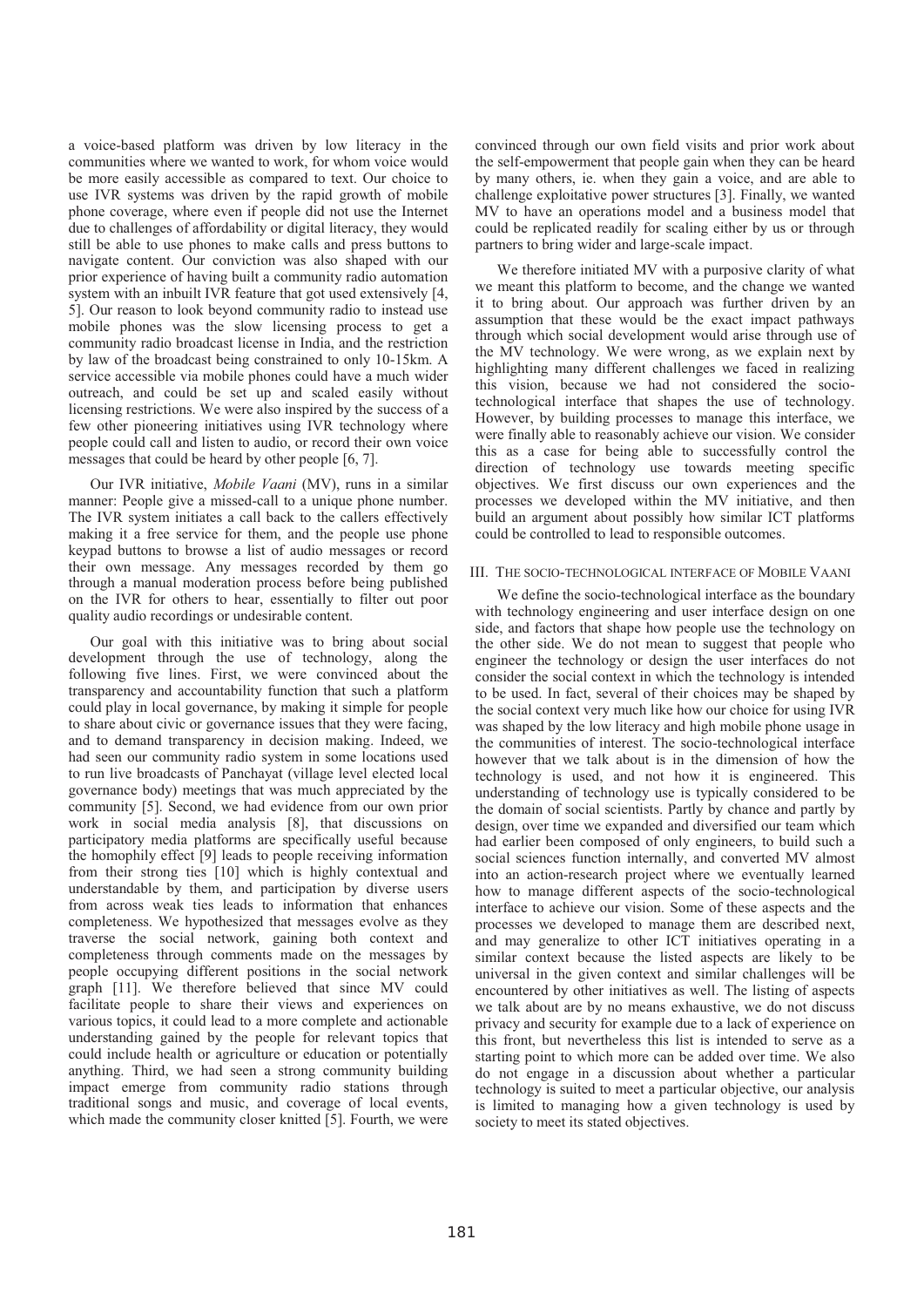## *A. Technology and platform literacy, technology access*

We found that IVR itself was an alien concept for many people we interacted with. Our initial entry into the field in 2012 was through human rights activists working in rural areas of Ranchi and Khunti in Jharkhand, with people heavily dependent upon government welfare schemes such as NREGA (for rural employment) and PDS (for subsidized access to food grains). Men had access to phones and were functionally literate to use it to dial numbers and pick up calls, but most had not used automated IVR systems in the past. The usage of the system had to be demonstrated to them, and in the absence of any other media in these areas, offline training sessions were the most effective<sup>1</sup>. Further, they had to be explained the concept of community media and what they could do with access to such a platform, but that too was not straightforward to convey – it required practical examples and self-validation for people to understand the use of the technology. It is important to highlight that media penetration in these communities is extremely low, for newspapers due to literacy issues, and for television due to affordability and electricity infrastructure. Finally, access of phones by women, and access to women to tell them about MV, were both significant challenges. Due to patriarchal norms, women are typically less literate, do not own their own phones, rely on shared access, and consequently their capability to use phones is lower than that of men. Physical mobility of women is also lower and hence it is harder to reach women to participate on MV.

We had to develop low-cost and scalable processes to overcome these barriers of technology and platform literacy, and technology access. The wide usage of mobile phones was clearly not going to easily translate into MV adoption.

Related work has explored several interesting dynamics through which new technologies are learned. Poorly literate construction workers were able to learn a complex sequence of steps to share videos over Bluetooth, suggesting that selfmotivation to use technology (in this case, for entertainment) could lead to self-learning [14]. In a study of Facebook use among urban youth [15], a mix of financial and social incentives led to users teaching their peers about the platform. In the context of women, [16] observes that despite strong patriarchal norms, women learn to navigate family and community spaces to learn how to use mobile phones.

We came across similar dynamics in MV as well. Users would tell their friends about it especially if their message got published on MV. Some would listen to MV in groups which led to wider listening and learning. Hearing stories of validation of MV's impact especially in the area of grievance redressal which we explain later, also led to MV achieving strong social credibility and popularity through word of mouth. These were however not systematic and reproducible processes that could be considered as part of a replicable MV model. We in fact made an attempt at formalizing these processes by giving a financial incentive to users to train other users, but it

got misused and devolved into spamming as users falsely claimed having trained some people, but whose phone numbers had been acquired from mobile shops and spam databases. We therefore took a different approach, as explained next, to develop an innovative low-cost offline process through community volunteers which could manage this need to create technology and platform literacy.

## *B. Community embeddedness and usage definitions*

As a community media platform, MV espoused a vision that its agenda should be driven by the community itself, including the moderation process, choice of content topics, etc. Related work has discussed the concept of *communitization of technology* [17], ie. when a community learns the essence of what a piece of technology can do and is able to leverage it for the community's needs. The study highlights the role that a few key technology savvy community members play in the process. These people are termed as Human Access Points (HAPs), and are essentially more technologically advanced users who understand both the needs of their community and the capabilities of the technology, to be able to realize relevant use-cases for the technology.

This notion of HAPs most closely explains our own methodology to *communitize* MV, and it happened organically. Through different partner organizations, as we were introduced into new communities, we kept coming across HAPs who quickly understood the technology and were among its early adopters. To gain faster popularity for MV in the community, we inducted people from among the HAPs as community volunteers, and built a financial incentive model to cover for out-of-pocket expenses incurred by the volunteers to popularize MV and guide its usage. They would travel to different villages and tell people about MV, demonstrate its usage, and encourage its adoption. We however realized that most of the MV volunteers may not be able to manage the time for content moderation themselves, plus due to their limited exposure to computers worsened with flaky Internet access in small towns and rural areas, we decided to retain the moderation function centrally within our team <sup>2</sup> . We encouraged the volunteers though to discover use-cases for the platform on their own, based on their understanding of the community [18]. As a result, over time when MV expanded to different locations running their own local MV chapters, the volunteers created their own topic priorities for respective local MV chapters. The volunteers in one location where MV was heavily popular with farmers, built linkages with the local agricultural institutes to answer questions put up by farmers. Another chapter built linkages with school and college coaching classes to advice their predominantly youth userbase with career counselling. Almost all the locations also took up a hyperlocal news reporting function that we discovered to be a

 <sup>1</sup> In a different context and some years later we also ran experiments to show that offline learning was most effective to train users on IVR, as compared to delivering a training over a phone call, or broadcasting instructions over radio [13].

<sup>&</sup>lt;sup>2</sup> It is only now as of 2018, more than six years after we started MV, that we feel Internet access is good enough and rich smartphone apps can be developed for content moderation instead of browser based content management, that we have started thinking again about building the originally envisioned distributed moderation model for MV.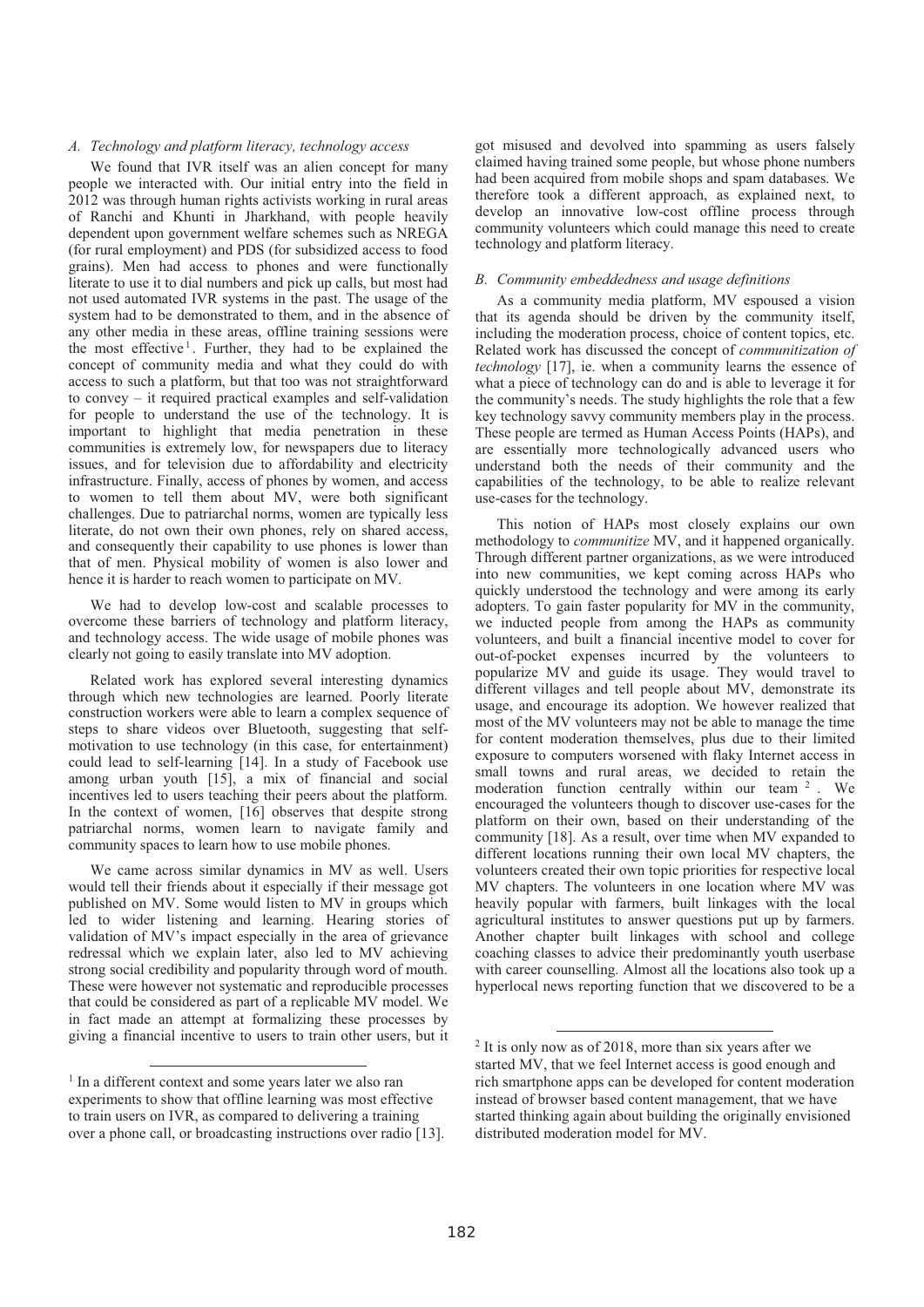universal need in all the MV areas of operation, understandably due to the scarce penetration of any other media.

We also supplemented the platform with content created by our team, on cultural and entertainment themes, discussions on social norms such as early marriage and domestic violence, rules and regulations behind different government schemes, etc. The choice of this content was guided strongly by feedback processes we developed to interview some regular users over the phone, conduct focused group discussions in the community, and also run IVR-based surveys to get user feedback [18]. In this way, even though we retained the moderation process centrally, we were able to achieve a good community embedding of MV through its volunteers and a process of continuous communication with them.

Our journey with identifying and training volunteers, and retaining them, was however by no means smooth. We next discuss the question of internal accountability expected of the volunteers to build MV into a sustainable institution in itself.

### *C. Sustainability and internal accountability*

Initially MV started as a state-wide service in Jharkhand that was popularized in different areas by the volunteers. Subsequently, we started services also in Bihar and Madhya Pradesh. Our field team however consisted of only a few people who began to find it difficult to coordinate with dozens of volunteers from across different locations. Further, volunteer attrition became high because we discovered that many people would join MV as volunteers with the expectation of financial returns, but the small stipend we offered did not provide them with a strong monetary incentive. We realized that we had to improve our selection process to identify volunteers who were genuinely interested in bringing a positive change in their communities and for whom these social incentives would be stronger than the monetary incentives, and also build structures for the volunteers to be able to motivate and inspire each other. The concept of federated groups in the context of trade unions has been suggested as being more resilient than a single large group [19], and we adopted this method.

We split the state MVs into district level local chapters, each of which had its own unique phone number and could build its own identity [20]. Further, we grouped the volunteers from each district into a *volunteer club* for that district. The club elects a coordinator and meets on a monthly basis to discuss their activities and plan for the way forward. Through this hierarchical arrangement, our field team now only had to engage with the club coordinators. Further we found that this structure also built a strong solidarity and mutual accountability among the volunteers, and reduced attrition to practically zero. We also developed an elaborate financial incentive model as a combination of a group incentive that was divided equally among all the volunteers in the club (calculated pro-rata on the number of active users in each club) and individual incentives for each volunteer (based on the number of good quality contributions by the volunteer, and offline community mobilization activities organized by them). This model further made explicit the ethos that a volunteer club should act as a single unit to which all the volunteers were expected to make individual contributions to achieve the club's

collective aim. The club model helped us realize the kernel for MV operations. It has already been tested with replication at thirty local chapters, and can be scaled readily for large-scale coverage and impact. However, as we explain next, this still left us with a few unanswered questions about the ideal volunteer profile to select and consequent processes for outreach by the volunteers.

#### *D. Appropriation and empowerment, inclusion and exclusion*

The unique position of power occupied by the MV volunteers poses several risks. The volunteers can popularize to the users an altered vision of MV more relevant for them based on their individual socio-economic-political views and priorities which could be different from that of their clubs. They can similarly prioritize creating access for a select group of users by training them well while excluding others. It is also possible that the volunteers may have the best of intentions to facilitate equitable access but their ability may get impeded by socio-cultural norms they find hard to transcend themselves. We found all such dynamics taking place in practice.

As an example, during the initial days of MV, several volunteers were associated with human rights activist organizations and hence they were more interested in governance topics to the extent that they would discourage people from using MV for cultural expression through folk songs and poetry [20]. In another case, a class-based conflict arose in a club when a lower-class volunteer was elected as a club coordinator. Such incidents have now become rare due to the more rigorous selection and training methods for volunteers, but what was useful for the MV team to make the necessary course corrections was an openness to hear complaints that the users recorded on MV or shared with us in field meetings. This roughly designed internal grievance redressal process helped empower the users, and helped us to uncover such cases of undesirable appropriation of technology.

A challenge which still remains however is in overcoming the technology gender divide. Most of the MV volunteers are men and find it hard to reach women to tell them about MV. Having a female volunteer in a club of all male volunteers is also difficult in the dominant patriarchal cultural setup of rural India. An all-women MV club was also started and despite all the volunteers being extremely dynamic, the active userbase of the club remained low due to the limited mobility of the women volunteers to reach other women. It is worth mentioning that in a recent project we worked with a large women Self Help Group (SHG) network and were able to reach many women through SHG meetings [21]. The regularity of the SHG meetings which take place for financial bookkeeping, and the exclusive women constituency to which we gained access, provided us with an opportunity for both targeted outreach to women as well as repeated interactions with them to encourage technology adoption. Gaps still remain though. For instance, meetings with SHGs of very poor women were held irregularly since the women were busy with work and hence those who could potentially benefit the most from access to the platform were excluded even via this pathway.

To summarize, we succeeded although not completely to manage the socio-technological interface in MV about biases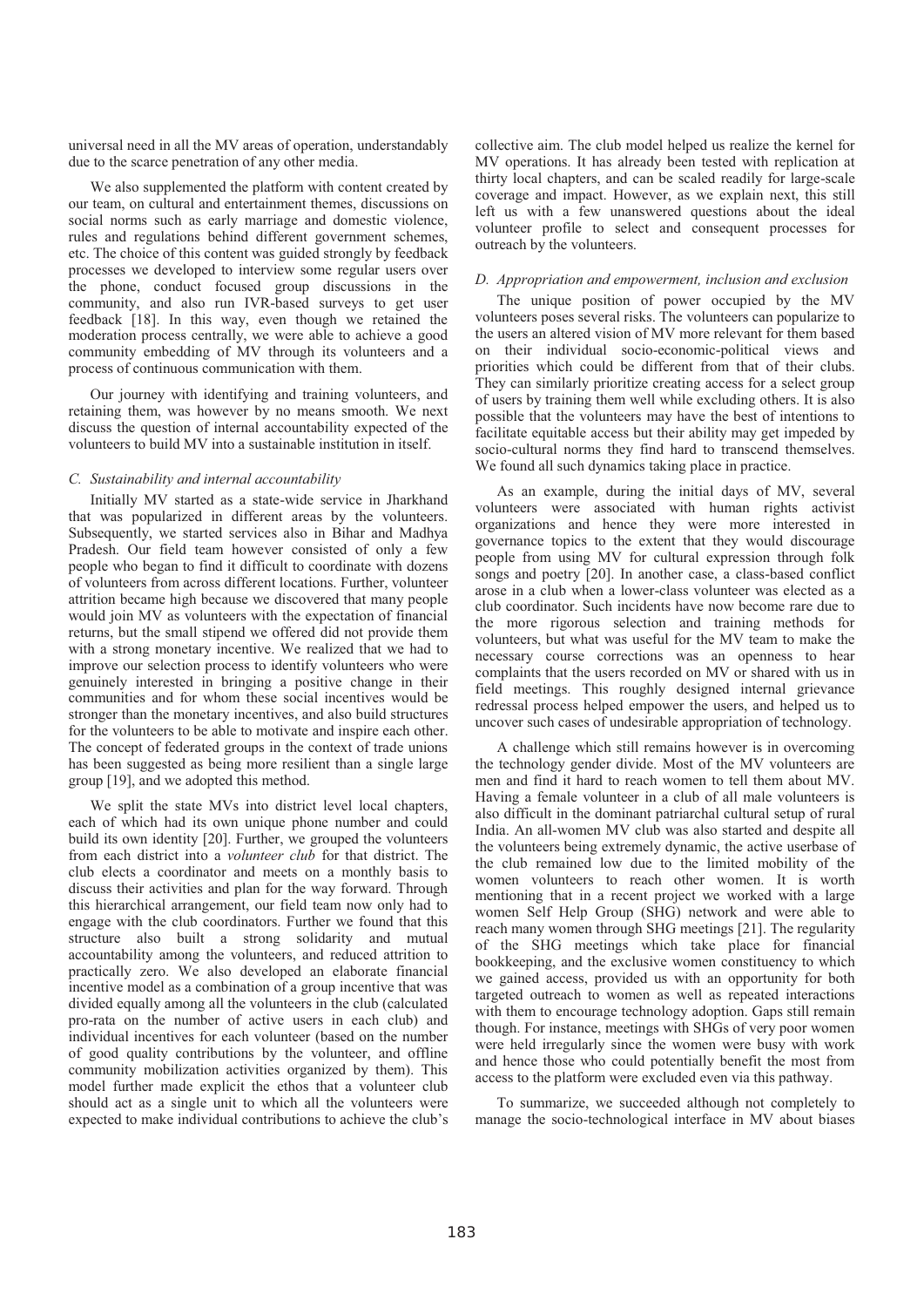in inclusion and exclusion that arose due to characteristics of the social context, or even due to appropriation of the technology by those who were more powerful and adept users of the technology. Not tackling this challenge stands the risk of increasing the inequalities that exist in the social context, because the more powerful or adept users of technology are able to leverage it for their agenda and move further ahead, leaving the others to play a perpetual catch-up game [22].

## *E. Social and institutional credibility*

It is reasonable to expect that sustained participation and utilization of a technology platform will only happen once the expectation of the users is met. MV is popularized as a community media platform with several characteristics and use-cases pitched to the users. Some of the significant examples include: "*It is a platform for you to talk about whatever you feel is relevant for you and your community*", "*It is to highlight news that is relevant for you in your daily life, and not what is sensational*", "*You can get breaking local news way before any newspaper or TV channel*", "*You can discuss local and national policy, and we will convey your feedback to the right stakeholders*", "*MV is a platform where you will get useful information on agriculture, career counselling, health, government schemes, among other topics*", "*MV volunteers will help resolve problems that your community is facing, especially on welfare entitlements and public services*", etc.

We would like to explain the context of the users so that the importance of meeting these expectations can be better understood. Regional newspaper and television media has not deeply reached these communities, and also has a chequered reputation of having ignored problems of lower caste people, or having suppressed news against the local elite possibly even in return for payment. The poor and marginalized groups have historically lacked a strong voice in the community, and even their political representation has had its own ups and downs. They are also intimidated by complicated government office processes for grievance redressal, and may not be able to take time off their daily livelihood routine to pursue even legitimate cases of violation of their rights and entitlements. In such a context, when MV is positioned as making several strong promises to the extent that it will enable the people to overcome the social inequalities in which they live their daily lives, then if the expectations of the users are not met they will dismiss it cynically as yet another fake promise.

MV was able to gain significant social credibility by showing evidence that helped people validate its stated promises and intentions. The editorial processes of moderation have been kept liberal, and only filter out poor quality audio messages, or those that appear to be politically motivated or are spoken in a rude tone. Towards the initial stages of MV, the moderators would even make phone calls to users who seemed to be wanting to say something important but were not able to articulate it well, and guided them to be able to make better audio recordings <sup>3</sup> . Similarly, grievances recorded by the

people, or questions asked by them, are rigorously followed-up by the volunteers with reminders and support provided by the moderators, to be able to convey to users about action having been initiated upon their requests. All the MV volunteers are also trained on news reporting to cover news events that they come across. These functions of grievance follow-up and news reporting, in addition to informing users on technology and platform literacy about MV, form a significant part of the offline work done within the MV ecosystem by the volunteers to ensure strong social outcomes.

A recent survey of several hundred MV users showed that 67% of the users agreed that it is different from other mass media in giving an opportunity for anybody to voice themselves, 69% acknowledged the value of dialogue created on the platform to understand different viewpoints, 88% reported an increase in connecting back to their cultural roots, 85% reported an increase in political awareness, 50% acknowledged having learned new ways to articulate their views, 64% reported having gained agency in addressing problems with local governance directly themselves, and 84% acknowledged strong offline support received from MV volunteers in helping solve their problems.

A categorization of different impact pathways of MV is provided in [23], constituted on the basis of close to a hundred indepth interviews of users, on different types of learning and agency effects experienced by them. A further detailed discussion of social accountability loops created by MV is provided in [24], based on 300+ impact stories shared by the users on MV. The argument is generalized in [25] through a collection of case-studies of IVR-based projects which were used to create new information flows that brought transparency and empowered users to demand better quality in the delivery of public services. [24, 25] also emphasize that the target beneficiaries of welfare schemes are much in need of offline support via social workers to demand their rights and entitlements because self-service mechanisms like centralized helplines and web portals can end up being disempowering as they are hard for the people to use. Furthermore many categories of grievances arise due to issues at the local level and cannot be resolved through centralized mechanisms. MV's network of volunteers not only provided such offline support to overcome the disempowerment of the people in engaging with the government authorities, but are also able to use MV to channelize the attention of government officials towards specific grievances and bring about high rates of redressal.

 To summarize, the platform processes of moderation and editorial policies, and offline processes by the volunteers of user outreach, support, and follow-up on user requests, were able to meet user expectations and were critical for MV to gain social credibility. This in turn created other effects to facilitate strong word-of-mouth popularization of MV by users who benefited from it and readily endorsed it.

.

<sup>&</sup>lt;sup>3</sup> These manual guidance calls by the moderators were later discontinued when the userbase grew and enough resources were not available to sustain this function. Currently, an automated call is made whenever an audio message is rejected

from publication, and pre-recorded tips are provided on how to make good quality recordings. Going forward as the MV distributed moderation function shapes up, we plan to reinitiate guidance calls to be made by the volunteers.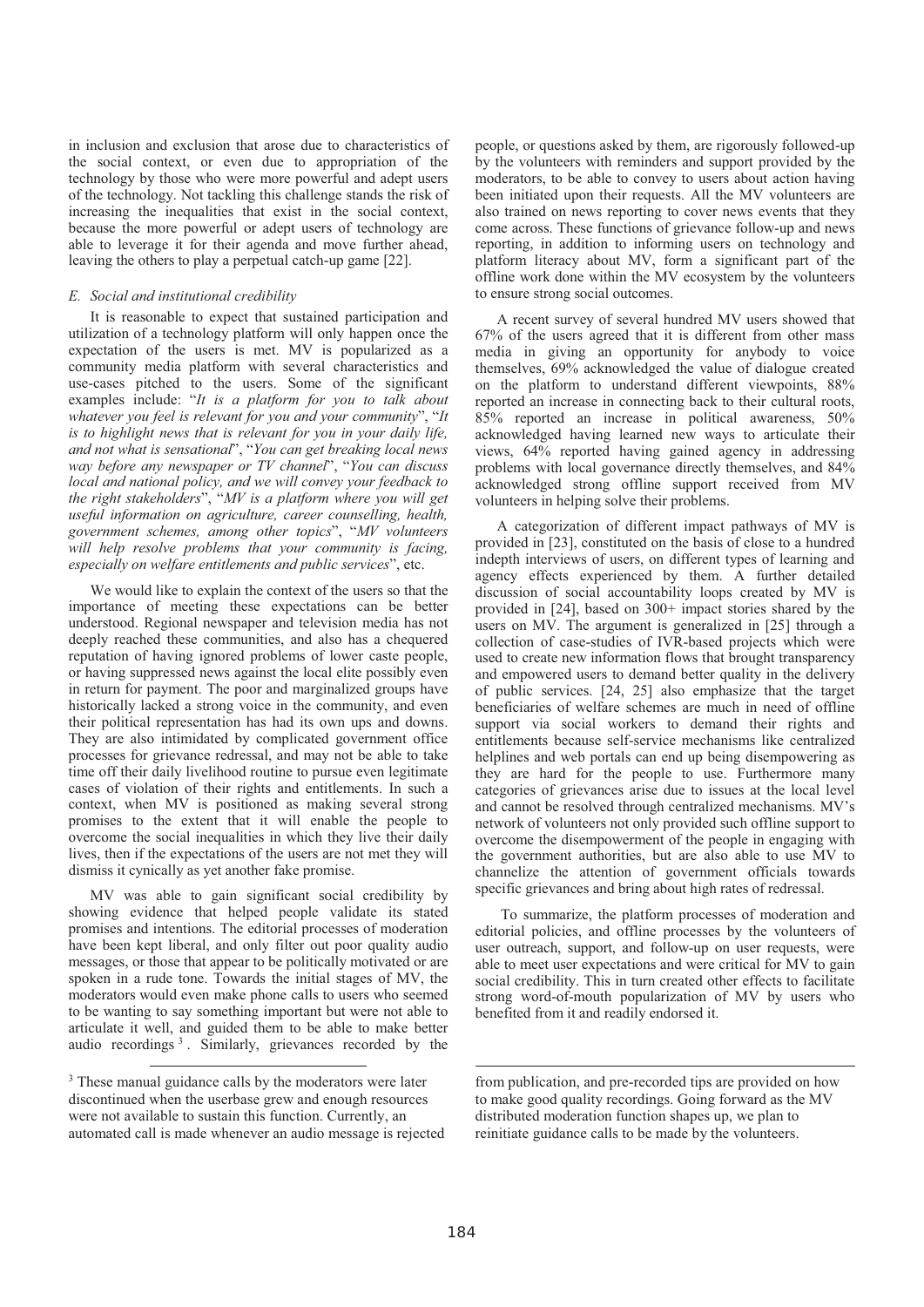Institutional credibility too is important for MV to be able to get constructive reactions from the state for grievance redressal or policy implementation feedback given by the users. As the MV volunteers built stronger networks with local government officials, and demonstrated sustained usage over many years, we found that the state too responded positively and viewed MV as an innovative means of citizen engagement that they could utilize themselves. Local government officials now routinely use MV to make announcements of new schemes and subsidies, give interviews about their views on policy implementation, offer a commitment for resolution of grave issues, and respond actively to requests by MV users and volunteers. Institutional credibility thus reinforced social credibility, and helped embed MV not just with the community but with other local institutions as well.

### *F. Influence of the business model on agenda*

So far we have explained how we managed many aspects going beyond the technology of MV into its interface with the community and local institutions, and we have built an operations model that can be replicated and scaled. The final aspect we discuss next is the MV business model, so that MV can be scaled and made financially sustainable.

We have three revenue streams as part of the MV business model. First, philanthropic donations and government advertising to fund awareness and behaviour change campaigns on topics such as health, nutrition, education, and livelihood. Second, community funding where the users may themselves contribute small amounts for their community media platform, plus crowd-funding to raise micro-grants for specific activities and sponsorships from economically well-off people. Third, commercial advertising by companies interested in reaching rural markets. While there is strong validation of the first revenue stream, the second is completely untested as of now, and the third is yet to be tested at scale.

We believe that all three revenue streams will kick-in sooner or later, be it on IVR or on a future mobile application running on data services, since there is a lack of appropriate media outreach channels for Indian rural markets. What we do not know however is what challenges will come up in sustaining the unbiased and community driven coverage provided on MV currently. As the revenue streams from government or corporate advertising get larger and MV's dependence on them increases to ensure its financial sustainability, MV is likely to become susceptible to have its agenda get influenced by government and corporate interests. We do not have any experience so far in building processes to manage this likely forthcoming challenge, since MV has until now been sustained either through philanthropic grants or internal funding by Gram Vaani through positive margins made on other services.

## IV. MANAGING THE SOCIO-TECHNOLOGICAL INTERFACE

We showed in the previous section how the MV team diversified from its core expertise in technology engineering to take on a more action research oriented approach towards using technology for social development. Our key objective with giving a detailed description of our experiences was to demonstrate the complexity of problems that had to be understood and solved to achieve a reasonable degree of success. We showed that indeed the use of technology for development is complex, but it is possible to build processes and ensure that the technologies can be controlled towards leading to responsible outcomes. The very same problems are likely to arise for other ICT platforms as well, which will hit upon similar challenges and will have to manage the same socio-technological interfaces. Our goal in this section is therefore to attempt to generalize the processes developed in the MV context so that they can be incorporated in other technology initiatives as well, where ICT platforms are used by the end-users directly to share information, especially towards achieving certain social development outcomes. Not being able to manage the interface between technology and society stands the chance of technologies that were meant to be empowering for people, to actually disempower them, or some of them.

Distilling from the MV experience, the following specific processes were employed to manage its socio-technological interface. The processes are listed as headings in the enumeration below and the aspects of the socio-technological interface they specifically help address are underlined in the description alongside.

*1) Federated setups:* These make management of the ICT platforms easier and allow for both contextualization and diversity in the use of the technologies. Smaller communities can build specific usage definitions according to their needs, which can also lead to greater community embeddedness of the technology, rather than expect all users to have a uniform worldview about it. This embeddedness may be brought about through a subset of users who can mediate as community representatives, either online or offline.

*2) Internal feedback processes*: Platform providers can get regular feedback about the platform usage from users on aspects such as the following.

*a) Grievance redressal:* This can alert about cases of misappropriation of the technology by malicious users, or malfunctioning of the technology itself, both of which are likely to happen in any ICT platform*.* Being able to address these issues promptly can contribute towards social credibility of the platform in the eyes of its users, and also empower and incentivize them to have the ICT platforms not get misused.

*b) Tracking of inclusion and exclusion:* Biases in access or usage arising from gender or other categories of inequity can be spotted, the reasons behind the biases can be identified, and appropriate action can be taken. This can help avoid an increase in inequalities through inclusion and exclusion biases arising from inequities in the social context itself that constrains access to the technology for different usergroups.

*c) User interests and context:* ICT initiatives can learn more about the interests of their users to be able to build relevant usage definitions leading to more appropriate products and services. Most platforms do this extensively through implicit learning of user preferences which is also an issue of debate on privacy as ICTs facilitate access to detailed data about user actions. Platform providers however rarely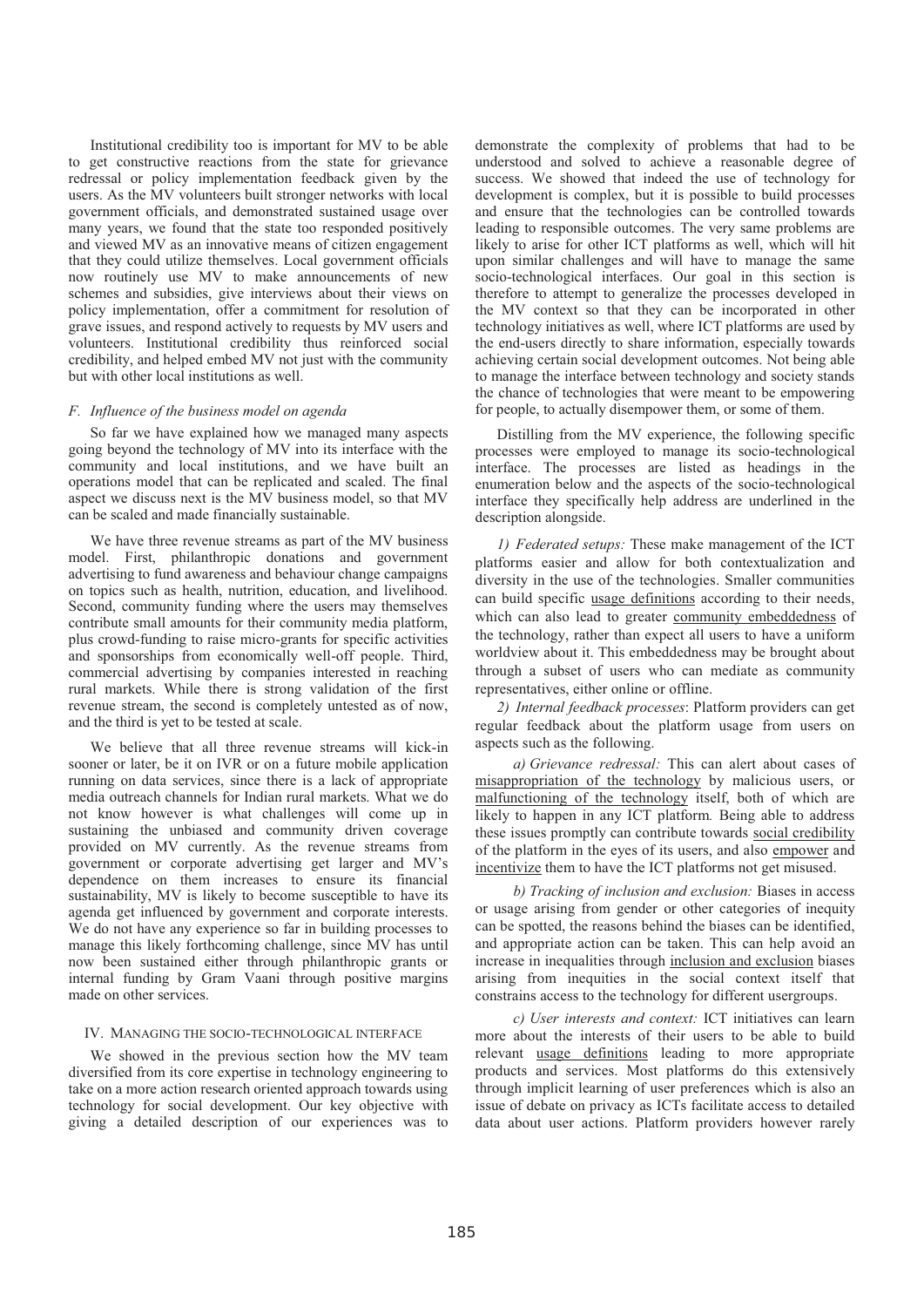engage in getting closer to the users to understand them, especially if the users inhabit a different context like being situated in a different country or being from poorer backgrounds, and the platform providers do not get explicit feedback from the users that can help shape the service directly towards specific social development goals.

*3) Design of incentives:* Managing federated setups and building a closer feedback loop with the end-users may require more efforts and hence higher resource costs for the platform providers. Appropriate incentives can therefore be built to involve the users themselves or their community representatives in the management of the platform, like in managing federated setups or providing feedback, ultimately costing much less. Suitable social, solidarity, and monetary initiatives can lead to strong sustainability and internal accountability outputs, and create long standing community embeddedness. Further, being able to align the incentives with positive social change as an overarching objective may lead to greater participation by the users towards platform management and build its social credibility.

*4) Processes to address gaps in technology and platform literacy:* Not all users can be expected to have a good understanding of how to use the technology, and what it could be used for. Tracking inclusion and exclusion metrics, and usage profiles, through the feedback processes mentioned above, can help spot specific biases that could be arising from this disparity in technology and service literacy. Appropriate steps can then be taken to bridge the gaps. Depending on the context, this gap could be bridged through online mechanisms or it may require offline mechanisms as well, and it may be undertaken by the institution administering the ICT platform or it may require incentive mechanisms for the users or community representatives to participate. Sometimes bringing about this technology and service literacy may not be straightforward or even possible, and in such cases processes to facilitate assisted usage may be needed. All such steps can significantly avoid disempowerment effects that some users may notice from their inability to learn to use new technologies easily.

*5) Offline processes to meet the stated social development objectives:* This is especially important for ICT platforms aimed at achieving some promised social development outcomes. This is likely to need offline processes, well aligned incentives for the participating users and community representatives, and institutional linkages with external stakeholders, over and above the capabilities of the technology itself. Even if simpler outcomes are promised to the users, it is likely that the technology alone may not be sufficient and the ICT initiative will still need to build operations beyond the engineering of the technology alone. If the platform operations are able to establish a clear link to the expected outcomes, it will lead to the platform achieving high social and institutional credibility*.* Further, the linkages between the platform and external stakeholders should be such that they empower the users: over-centralization and automation has been seen to result in disempowerment effects when people are not able to utilize the links due to various social contextual factors.

We argue that ICT initiatives should embody these processes to be able to manage the socio-technological interface for their innovations. To summarize, this interface in the given social context to build ICT platforms for poor and marginalized users in India, is defined through its aspects to address societal gaps in technology literacy, platform literacy, and technology access; build community embeddedness and clear usage definitions for the people intended to use the ICTs; achieve sustainability and build processes for internal accountability; guard against technology appropriation by a few users, which especially in conjunction with societal biases can lead to biases in the inclusion and exclusion of certain usergroups, and in turn lead to greater inequalities; achieve strong social and institutional credibility by meeting expectations of the users; and create a business model that can bring financial sustainability but not compromise processes required to manage the rest of the aspects. Other ICT platforms in a similar social context are likely to stare at the same sociotechnological interface and may need similar processes. We next describe a few other ICT platforms and the fallouts if strong processes are not built to manage the interface.

## V. TOWARDS CONTROLLING TECHNOLOGY

Now that we identified several aspects of the sociotechnological interface that lead to undesirable outcomes from the use of technology, and processes that can be developed to manage this interface, we next move to the question of how can it be ensured that the technology providers put efforts towards managing this interface? Further, can realizing social development outcomes from technology be made a paramount objective of technology development itself? We start with laying out problems noticed with some popular technology platforms in managing their socio-technological interfaces, we then describe similar problems seen with some technology platforms led by the state, discuss the broader political economy which influences the priorities of market and state driven technology platform providers, and finally give examples of corporate governance structures that may help ensure that technology providers pay due attention to managing their socio-technological interfaces.

## *A. Laissez-faire market driven technology expansion*

Our approach with MV lies in sharp contrast with how ICT initiatives otherwise typically interface with society, placing emphasis largely on the technology engineering for achieving popularity and scalability, without adequate care about managing its socio-technological interface. The first example that comes to mind is Facebook which has lost considerable social and institutional credibility over recent years for the limited attention it paid to check the presence of echo chambers and filter bubbles created through its operating models and the metrics it chose to optimize, slow efforts to detect fake news when malicious users appropriated it for various political and monetary gains, ability to control data leaks, etc. Mis-appropriation happened even with Digg, even though it was conceived as a democratic space to counter the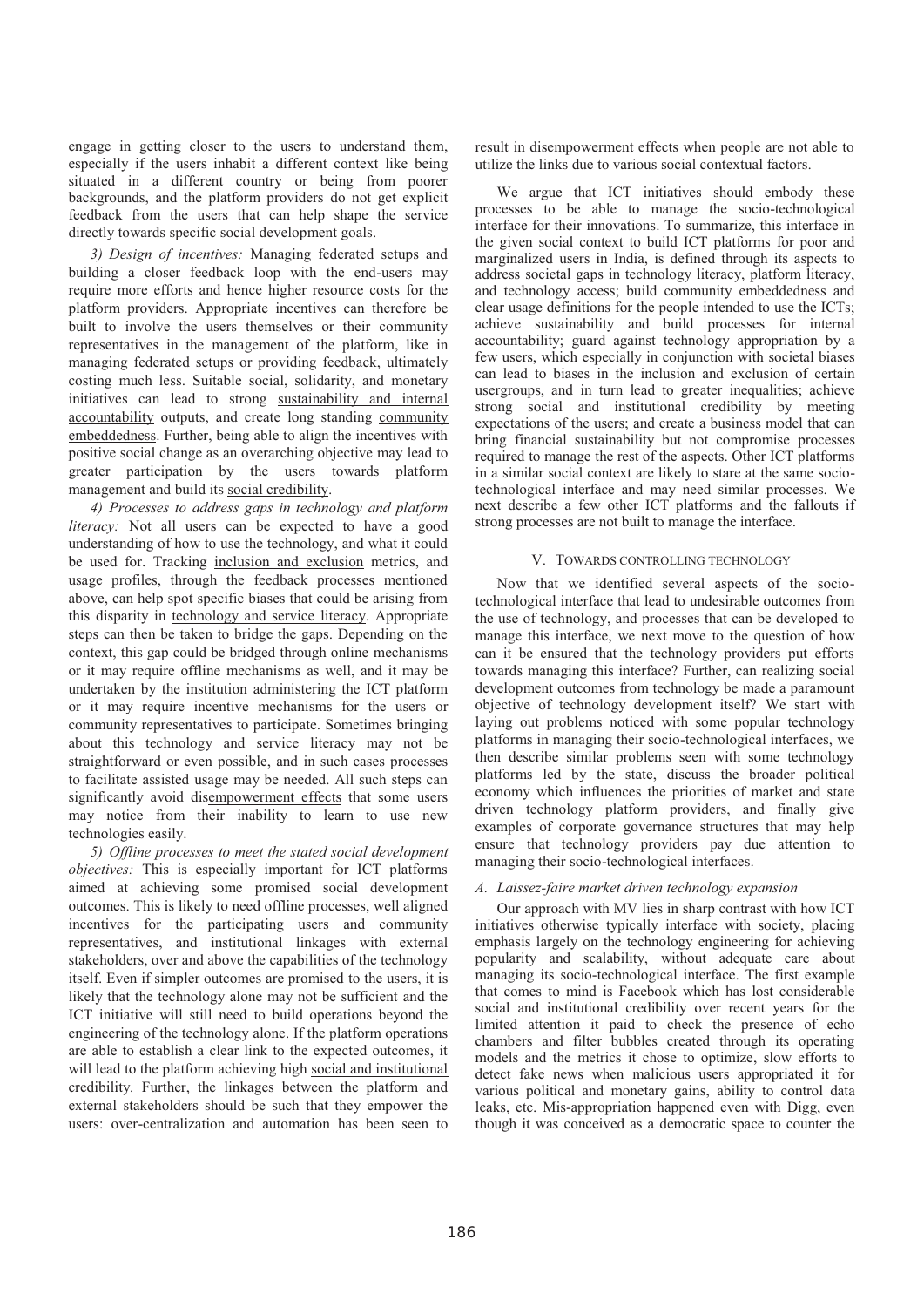rich-get-richer phenomena on search engines and blogs, and it gave strong agency to the users to select content, but yet a few users were able to subvert these processes for political gains. Platforms like Reddit and Slashdot on the other hand, have so far shown resilience to such cases of appropriation. They have a strong moderation system mediated by people, and Reddit in fact is set up as a federated system which allows different communities to build their own standards. Other extremely successful collaborative knowledge building platforms like Wikipedia (and even Quora to an extent) similarly have strong moderation policies and a somewhat implicit federated structure defined mostly on the basis of topic interests of users. Facebook however it seems has only lately scaled centralized human driven moderation processes, and AI to detect problems, but its architecture is inherently not geared towards empowering users to take over the administration of diverse federated community groups, or at least is not used effectively. Rather the push seems to be in the direction of building universal community standards across all users of Facebook.

This effort to bring standardization in an inherently diverse society seems at least to us an exercise doomed to failure by definition. We argue that first, when such ICT platforms are deployed for use by people, people will undoubtedly use them for different agenda and consequently management will become an issue, therefore it is important to design the architecture of the ICT platform upfront with the platform upfront with the acknowledgement that the socio-technological interface of the platform will need to be managed towards responsible outcomes, and that this is an inescapable eventuality. Reddit and Slashdot seem to be strong success stories here in having thought through the architecture design beforehand itself. Second, it is entirely understandable that even after sufficient forethought, this interface may still throw up unforeseen aspects. New processes will then need to be developed to manage them, and therefore it is again the prerogative of the ICT platform providers to acknowledge their responsibility and understand this interface to be able to manage it. Even though platforms like Facebook may not any explicitly stated social development goals, but it is clearly irresponsible to leave it to external investigators and researchers to point out societal problems that could be arising from their platforms, while they simply focus on scaling their platforms and scientifically optimize the usage targeting self-serving metrics only.

This brings us to WhatsApp. The WhatsApp architecture of allowing users to create their own groups and managing them, is closer to a federated and user driven setup, although we do feel that the tools available to the administrators are primitive and a lot more can be done. However, the encrypted nature of communication makes it practically impossible for anybody to manage it, and WhatsApp has nearly absolved itself of any responsibility towards facilitating more appropriate administration of its forums. Only now in India has it started holding workshops on fake news, but which remain at a minuscule scale; other methods even through online tools to create better technology literacy could be far more effective. Laissez-faire market driven technology expansion does not seem to have paid much attention either to understanding the suitability of different architectures, or to aim for responsible metrics and user incentive structures instead of those that link

towards profit and shareholder-value maximization, or to ensure better literacy of its users towards the technology and services. This ideology of market driven rapid growth has undoubtedly enabled communication and collaboration at unprecedented scale, and which has been used for strong social development outcomes as well, but it is the missing element of acknowledging the need to manage the socio-technological interface that is our primary criticism. Not being able to manage this interface leads to many undesirable consequences, as has been noticed with so many large ICT platforms including Facebook, Twitter, WhatsApp, etc.

These problems are not constrained just to the kind of information sharing ICT platforms we primarily discuss here. AI technologies are also criticised for their bias, often arising due to biases in the training datasets and the absence of feedback loops about when the predictions of AI systems make mistakes [41]. Several efforts are underway to bring fairness, accountability, and transparency in AI systems [42], but we believe that even with these technological modifications, there will be a need to go beyond just the technology engineering to manage different aspects of the socio-technological interface, especially those dealing with technology literacy so that users are made aware of possible limitations of the technologies and remain alert enough to spotting issues which they can raise through suitable internal grievance redressal processes.

We turn next to the question of how it can be ensured that market-driven ICT platform providers manage the sociotechnological interface, after first a discussion of gaps in state driven technology expansion, and a possible explanation of the political economy that seems to be driving the market and the state in their methods of technology expansion.

## *B. State driven technology expansion*

The state needs to hold itself up to even higher standards of responsibility in the technologies it chooses to use. This is justified since the technologies are likely to be funded through tax-payer money, and may get deployed at very large scales, even possibly through coercion by mandating citizens to use them. We take the example of Aadhaar, which is not exactly an ICT platform meant for end-users to communicate with each other, but a significant use-case on the platform is for end-users especially the poor to execute welfare related transactions with small and large businesses, which exposes Aadhaar to similar challenging aspects of the socio-technological interface.

Aadhaar is arguably a fitting demonstration of the highmodernism ideology of the state to bring simplification and legibility of its population towards being able to administer them more easily [26]. It has allegedly been instated through unconstitutional means, has been pushed through coercion by the state, and driven for straight mass adoption without adequate testing and piloting of the technology. This has led to many issues especially grave problems faced by the poor, which clearly could have been avoided had more attention been paid to the socio-technological interface. Better user feedback processes could have been built. Campaigns to bring about better technology and service literacy could have been conducted. The capability of the users and their context could have been understood better, to support them with mechanisms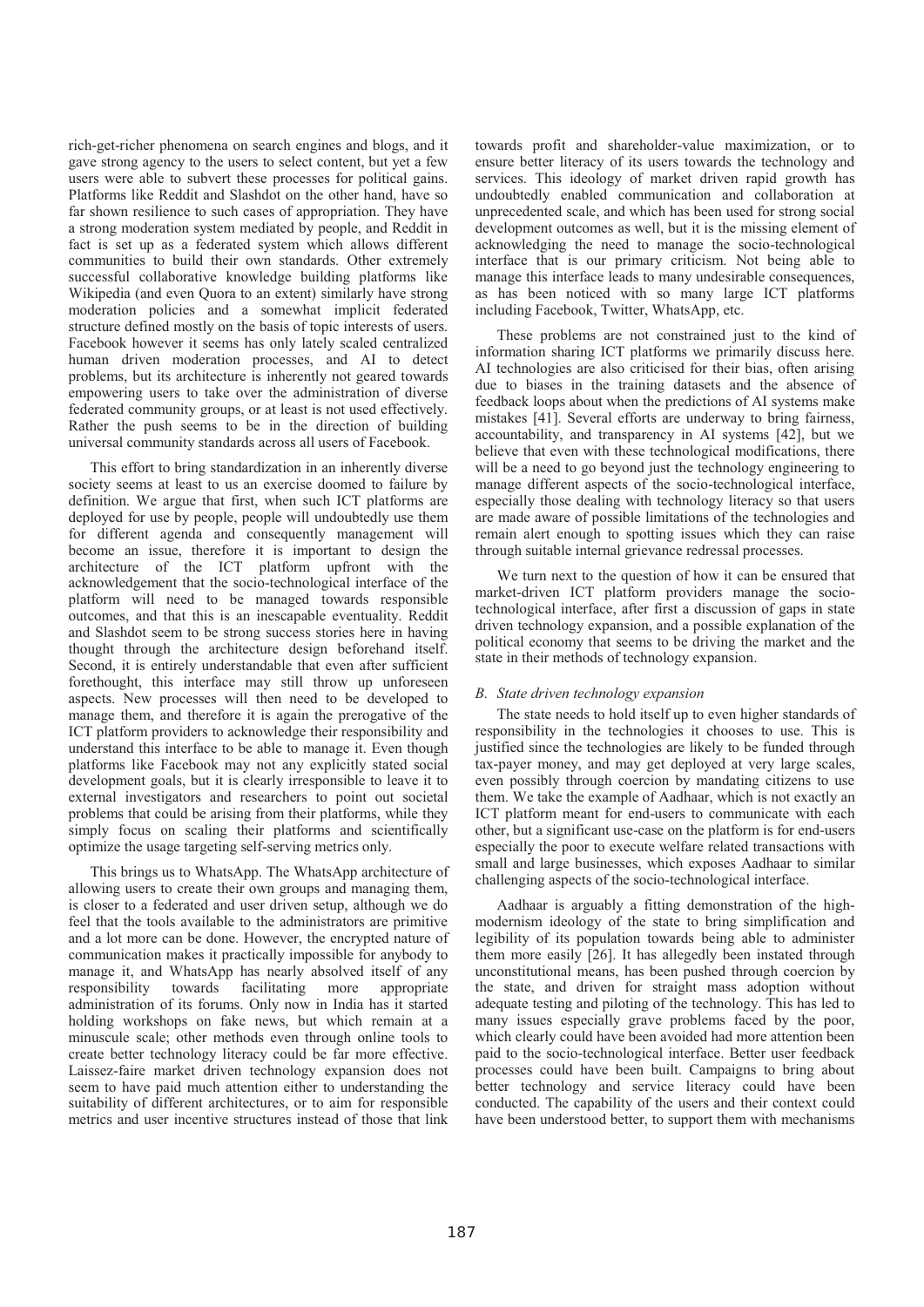like offline linkages for assistance instead of building overcentralization and self-service mechanisms which end up being disempowering for them. Alternate methods to conduct transactions instead of Aadhaar could have been allowed, especially given that unforeseen problems could arise in a mass rollout of such new technology. In fact, leave aside the acknowledgement of the presence of unknowns in the sociotechnological interface, the technology engineering itself has had issues that made Aadhaar seem like an irresponsible move without adequate testing for robustness of the technology working in the wild.

Further, it is debatable whether Aadhaar was the right choice of a system to meet the stated objectives of reducing corruption and leakages in welfare benefits<sup>4</sup>. Other systems that empower users by bringing more transparency and accountability in welfare services provisioning, have been seen to work and could have been good alternatives to Aadhaar [44]. The alternative we are alluding to here is a village-level SMS alert system piloted in Uttar Pradesh that would push SMSes to the recipients of subsidized food in the village, whenever a new delivery of grain, kerosene, and other food products was made to the fair price shop in their village. Armed with this information, people from the village were then able to evade tactics of the shopkeeper to withhold food under the pretext of not having received the required quota of products from the government, which the shopkeeper would siphon off to private channels of distribution. Such a system was empowering for the community and community based institutions, and built up their confidence in demanding their rights and entitlements for public services in general. The Aadhaar method however resorted to the use of biometrics which failed in the field, problems arose due to incorrect details filled in carelessly by enrolment agencies that could not be corrected through any easy means, disempowered the users not equipped to handle complex technologies and protocols like OTP verifications, and disempowered the community institutions who were rendered helpless to help the communities.

Policies like demonetization also bring out the arbitrariness of the state in policy formation and its capability for coercion towards compliance, hence on the one hand it is not altogether surprising that ICT policies like Aadhaar were handled similarly by the state, but on the other hand it speaks about the general attitude of the state which in this case can be argued to be unethical on all of political, moral, and scientific grounds.

# *C. Contemporary political economy around ICTs*

What can explain these dominant ideologies for market and state driven technologies to achieve massive scales yet not pay adequate attention to managing the socio-technological interfaces? It is not hard to understand the market rationale for scale, bring driven by surplus financial capital looking for investments, and the ability of ICTs to transcend geographical barriers that sometimes limit other industry sectors from catering to a global market. Such investments only eye profit and shareholder-value maximization, always aimed at optimizing only performance metrics that lead to financial gain. Achieving social development gains is not a priority for such institutions, it is only an incidental outcome. Their only priority is to not violate any laws or regulatory requirements in their pursuit of profit, and also make efforts to influence the regulation through strong lobby networks with the state. This is the part we want to touch upon, and also from the other side, of the state's willingness to associate with them.

The state may have at least three incentives to associate with large ICT providers. First, the state's ideology of highmodernism can benefit from the surveillance potential of ICT platforms, or use these ICT platforms for its own propaganda. Second, especially in democratic setups the politicians are able to make promises to citizens of easy change through rapidly scalable technology, and are assisted by media to a significant extent, as we explain later, in building up the hype of benefits that can emerge from the technologies. Third, allowing the platforms to operate with light regulation, and creating new spaces for them such as the large industrial ecosystem that has emerged around Aadhaar, may provide the state with new rentseeking opportunities. This complex of interlocking ideologies between capital and the state that allows both to pursue their respective goals, has led to rising inequalities [27, 28], we have also found that the interlocks are getting stronger over time [29], they influence policy [30, 49], and the mass media itself has been appropriated, possibly through choice rather than coercion, which limits its ability to influence public opinion on appropriate policies [31].

Even if public opinion does become strong to the extent that in democratic setups it can overcome the power of statecapital interlocks and force the state to both act responsibly on its technologies and to also exercise regulation on market players for technologies being pushed by them, it raises a concern about whether regulation can indeed keep pace with that of technological development? It seems we do not have strong evidence so far about this possibility, or even to define frameworks in which to think about regulation. This probably leaves one other factor to shape technological development along more responsible lines, competition, but which too seems to be compromised due to the near global monopoly enjoyed by most ICT platforms in wide use today. In fact, the tendency of capital to centralize itself actually drives industries towards less competition [47], and it is even arguable whether new technology disruptions can be assumed to arise and reset the balance in the future [48].

This brings up critical questions that even in such a marketstate political economy of today, can market driven ICT platform providers be made to pay closer attention to managing the socio-technological interfaces touched by their platforms to avoid negative outcomes? Can they be made to aim for social development outcomes rather than financial outcomes? Can the state also be made to manage well the socio-technological interfaces for platforms adopted by it? We next outline some possible directions which may help move towards these goals.

 <sup>4</sup> We want to clarify that the appropriateness of system design is not the primary focus of this essay, rather it has been framed in terms of managing the socio-technological interface which arises after a given system has been designed. We regardless do digress somewhat in the context of Aadhaar to be able to present a more complete discussion.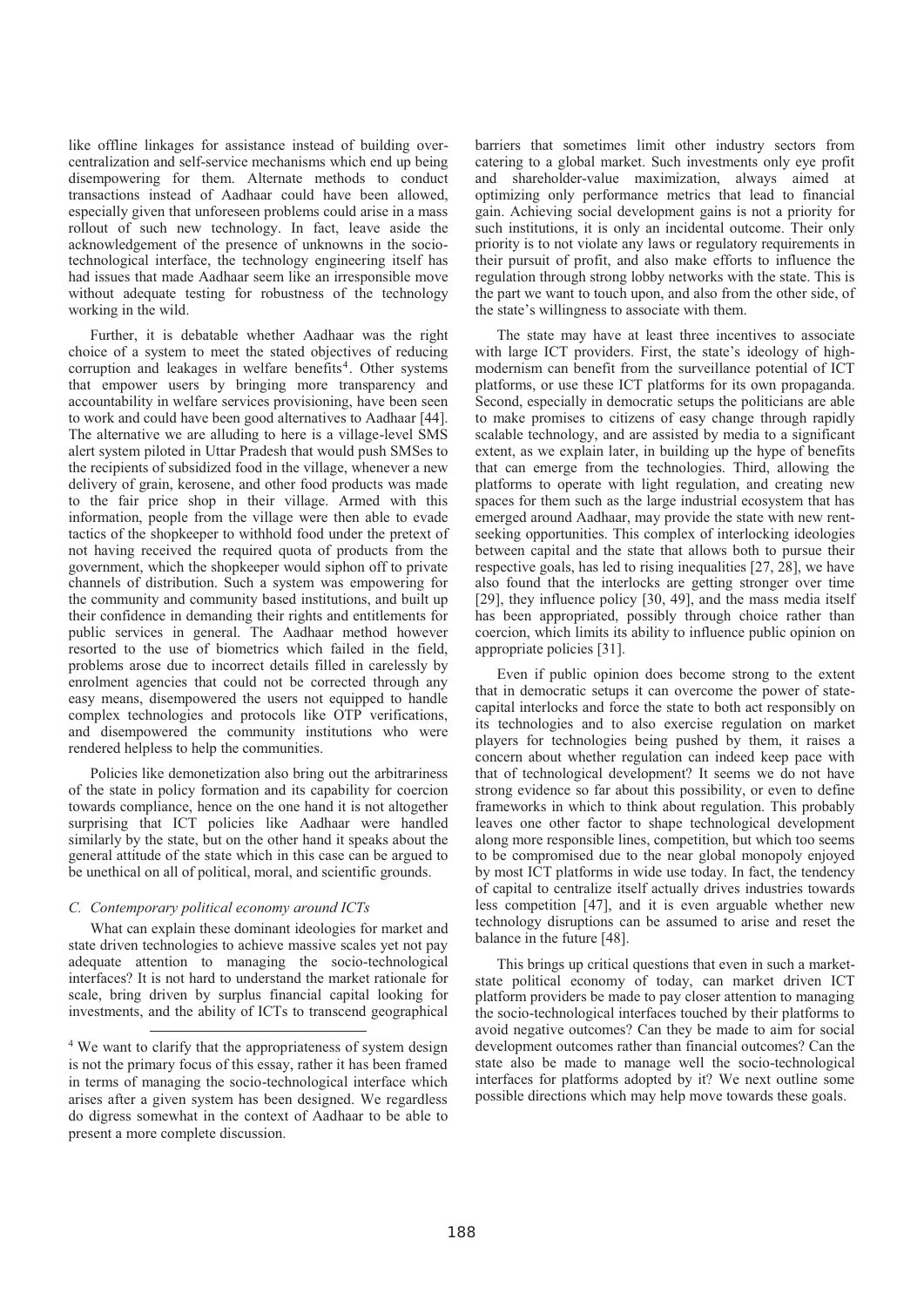## *D. Mastering the social control of technology*

There are differing perspectives about the interaction between technology and society. The theory of technology determinism suggests that technology and its development follows its own logic and ultimately shapes society, leading to eventual progress [32]. The theory of social shaping of technology suggests instead that society shapes what technology gets created and how it gets used [33]. The most relevant to our discussion is however Collingridge's analysis of the question: "*can we control our technology – can we get it to do what we want and can we avoid its unwelcome consequences*" [34]. He raises an important dilemma that when a technology is young and can be controlled then too little is known about its harmful consequences, but when the technology gets widespread then it becomes hard to control because of its entrenchment which increases the costs for change, increases debate, and even gives the status quo an unfair advantage to argue against change. Decisions about controlling the technology therefore may get shaped by many social and political forces, and may often need to be made without complete knowledge. Our effort in this essay has been to highlight that rather than make decisions in the dark to shape the technology, many aspects of the socio-technological interface that lead to harmful consequences are already known and if the technologies are built around architectures that embody the kind of processes listed above, it may well be possible to make informed decisions and manage the sociotechnological interface towards responsible outcomes.

However, as discussed in the previous section, it seems that the regulatory potential of both markets and states is limited to ensure that adequate attention is paid to following such duediligence processes to control technology. This leaves the people – the consumers and producers of these ICT platforms – to redefine the priorities of the platforms. This we feel needs be done on two fronts, to ensure that the socio-technological interfaces of the technologies used or built by them are managed responsibly, and the technologies lead to social development outcomes for the poor and marginalized. We believe that there is enough talent in the world to address the first goal of responsible management of the socio-technological interface, it is just that it needs to be done without exception. The technology engineers and researchers whose labour is producing these technologies, can redefine internal organizational priorities to meet this goal. Likewise, consumers of the technologies can also shape the direction of use given suitable technology architectures that empower the users, and given sufficient consumer awareness to be able to exercise their influence. The second goal of working towards the needs of the poor and marginalized is, we believe, the only worthwhile goal so that the poor can equally benefit from technologies that have serviced the privileged, and define what new technologies should be developed, otherwise inequalities will continue to expand because the underserved will be left trying to catch-up to levels that continually become harder to reach since the privileged will be able to build and use technologies for themselves to advance further ahead [35]. Historically, the state and market have significantly shaped what technology gets built and marketed, and who the intended user is, why then for once cannot we build technology with the poor and marginalized as its primary users?

Such a redefinition of priorities by the workers was attempted as part of the Lucas Plan in 1976 in UK [36]. Lucas Aerospace was a company involved in the manufacture of aerospace components, and was considering restructuring and layoffs when the workers put together a plan of how the same aerospace technologies of the company could also be put to use for socially beneficial products, and save jobs too. The workers followed what is today known as a human centred design approach to conceive these products – they visited hospitals, old-age homes, etc to come up with designs, conducted market research exercises to understand the commercial potential, and finally recommended a plan to the management. This plan included products like vehicles for mobility of physically disabled people, portable life-support systems that could be used for medical emergencies, etc, and some were even built and used. Although the plan was eventually rejected by the company, the Lucas Plan is referred even today as a model of how the workers took control of what they wanted to do with the technology they built. Mike Cooley who led the Lucas Plan movement, in his book *Architect or Bee*, refers to a comparison that Marx drew between an architect and a bee, where "*the architect is able to imagine a plan and then erect it through his labour by subordinating his will to his plan, which helps the architect achieve consonance with his purpose*" [37].

How can producers of a technology be empowered to be able to determine what the technology gets used for, and ensure that the socio-technological interfaces are managed well to lead to the intended outcomes? There is reasonable precedence for some methods. German corporate boards have a notion of codetermination where worker representatives, typically from recognized trade unions, are able to participate in the management of their companies [38]. They are able to shape working conditions and economic decisions of the company, and could become conduits to channel worker preferences about technology use as well. The same idea of creating diversity in the board representation to improve corporate governance could be extended to also include social scientists in the board, who can ensure that the companies pay attention to the socio-technological interface. Another proposal suggested in [45] is to revisit a Code of Ethics for engineers that was originally formulated by IEEE in the 1970s, emphasizing upon disclosure and whistleblowing, and rejecting the assumption that the market could guarantee social outcomes arising from technology. The social development sector also has a lot to offer to deal with the complexities of technology use, having understood since long that technologies or any interventions do not operate in a vacuum, and are influenced by numerous social-cultural-economic aspects that need to be managed as part of an overall programme design targeted at specific outcomes [39]. They have developed systematic methods to conceive theories of change, specify the indicators to measure, the measurement methods, and ongoing feedback processes for concurrent monitoring to be able to take informed decisions for any corrections in the programme implementation [40]. Finally, the methods to identify relevant problems to solve and how, have also seen systemization [43], and hundreds of innovation incubators around the world offer guidance to entrepreneurs and innovators to spot tough social challenges and figure out how to solve them.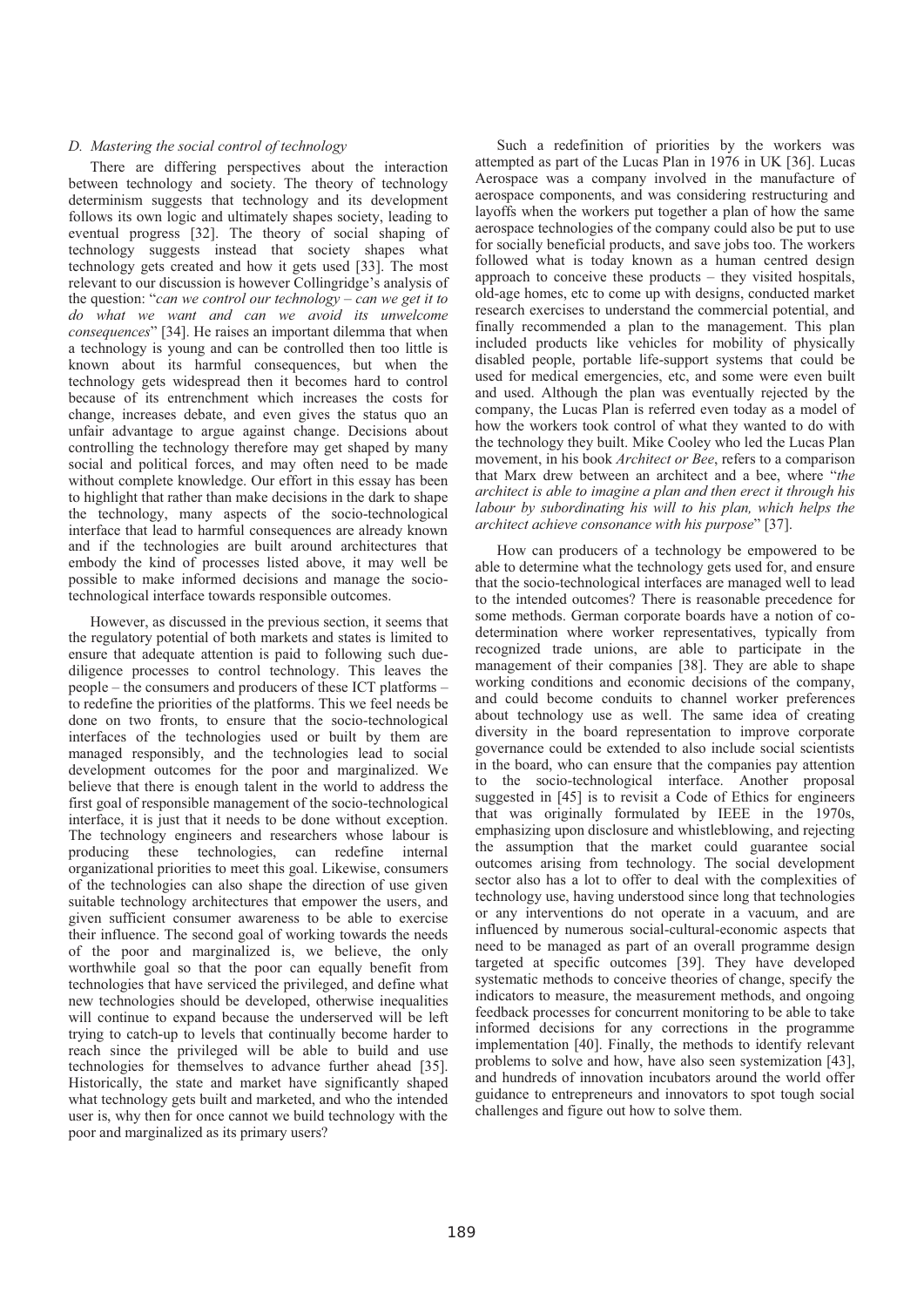Assuming suitable governance structures can be formed to ensure that technology providers responsibly manage the sociotechnological interfaces, there however remains an inherent risk for market-based enterprises to attempt to go beyond the technology engineering. It is expensive to do so, probably more error prone and risky than the engineering itself, and more complex simply because of the larger number of variables that may influence the outcomes. This can impact the financial sustainability and business model of the enterprises. Even if some new financing methods like social bonds are used to finance the operations, it leaves unanswered the question of how to price the investments made in the enterprises. The platforms of competing enterprises may also differ in complexity and hence their cost, but it is not necessary that complex platforms which might be more expensive to operate will also lead to stronger social development outcomes. Measuring the outcomes may not be straightforward either. These are important questions for different communities of research and practice to engage with, and define the way forward, possibly through suitable tax structures or even in terms of alternate institutional structures such as platform cooperatives [46] that can compete with yet operate differently from typical market based enterprises of today.

As technology gets more complex and driven by skilled manpower who are given space for their creativity arguably unlike the Marxist proletariats<sup>5</sup>, we feel the answer may lie in realigning the relationship between the technology providers, the producers working within the provider organizations, and the users of the technology. Of course, for this to work, the technology producers will need to step out from their core engineering roles to interact with users of the technologies they have produced, to understand their context and close the distance between themselves and the users.

## VI. CONCLUSIONS

As new technological development takes place at a rapid pace, it becomes important to learn how to control the technologies so that their intended outcomes can be achieved and the technologies can serve towards social development of the poor and marginalized, empower them, and reduce inequalities. We have described several processes operating at the interface of technology and society that can help manage

 5 We acknowledge that whether or not the white-collar workers of today have more agency than the blue-collar workers, is a debatable topic. Writings of Harry Braverman, Charles Wright Mills, and Emil Lederer appear to suggest otherwise that even the political ideologies of the two groups have diverged. However, recent employee protests at companies like Facebook and Google over the unethical use of technology, and even gender equality at the workplace, were successful in drawing a responsible response from the management, and may indicate greater agency in the hands of the workers. We remain optimistic and strongly believe that educational institutions need to nurture this awareness right from the start in the engineers they produce. We are attempting to put together a course structure on ethics in applied CS towards this goal [50].

the outcomes arising from the technology, especially for ICT platforms which enable end-users to share information with one another. We also highlight the need for suitable corporate governance mechanisms to ensure that such processes are implemented by the ICT platform providers. This essay is also to emphasize to technology researchers and engineers that they should look beyond their role in just technology design, to understand its interface with society, persuade their organizations to ensure that responsible outcome arises from the technologies developed through their labour, and redefine what technologies should be developed in the first place by situating the poor and marginalized as the primary users of these technologies. Only then will technology really enable societies to overcome the inequalities that exist all around us, and not increase these inequalities further. All of us can together shape such a future.

#### **REFERENCES**

- [1] Khabar Lahariya, http://khabarlahariya.org/
- [2] Video Volunteers, https://www.videovolunteers.org/
- [3] Pavarala, V., & Malik, K. K. 2007. *Other voices: The struggle for community radio in India*. SAGE Publications India.
- [4] Koradia, Z., Premi, A., Chandrasekharan, B. and Seth, A. 2012. *Using ICTs to Meet the Operational Needs of Community Radio Stations*. In *Proc.* ACM DEV 2010.
- [5] Koradia, Z., Balachandran, C., Dadheech, K., Shivam, M., & Seth, A. 2012. Experiences of deploying and commercializing a community radio automation system in India. In *Proc.* ACM DEV.
- [6] Patel, N., Chittamuru, D., Jain, A., Dave, P., and Parikh, T.S. 2010. Avaaj Otalo - A Field Study of an Interactive Voice Forum for Small Farmers in Rural India. In *Proc.* SIGCHI.
- [7] CGNet Swara, http://cgnetswara.org/
- [8] Seth, A., Zhang, J., & Cohen, R. 2015. *A personalized credibility model for recommending messages in social participatory media environments*. World Wide Web, 18*, 1*, 111-137.
- [9] M. McPherson, L. Smith-Lovin, and J. Cook, *Birds of a Feather: Homophily in Social Networks*, Annual Review of Sociology, Vol. 27, 2001.
- [10] M. Granovetter, *The Strength of Weak Ties*, American Journal of Sociology, Vol. 78, No. 6, 1973.
- [11] A. Seth and J. Zhang, *A Social Network Based Approach to Personalized Recommendation of Participatory Media Content*, Proc. ICWSM, 2008.
- [12] Koradia, Z. and Seth, A. 2012. *Phonepeti: Exploring the Role of an Answering Machine System in a Community Radio Station in India*, In *Proc.* ICTD 2012 (poster).
- [13] Koradia, Z., Aggarwal, P., Seth, A., and Luthra, G. 2013. Gurgaon idol: A singing competition over community radio and IVRS. In *Proc.* ACM **DEV**
- [14] Smyth, T. N., Kumar, S., Medhi, I., & Toyama, K. (2010, April). *Where there's a will there's a way: mobile media sharing in urban india*. In *Proc. SIGCHI*.
- [15] Kumar, N. (2014). *Facebook for self-empowerment? A study of Facebook adoption in urban India*. New Media & Society, 16(7), 1122- 1137.
- [16] Neha Kumar. 2015. *The gender-technology divide or perceptions of non-use*? First Monday 20, 11 (2015).
- [17] Marsden, G., Maunder, A., and Parker, M. (2008). *People are people, but technology is not technology.* Philosophical Transactions of the Royal Society of London A: Mathematical, Physical and Engineering Sciences, 366(1881), 3795-3804
- [18] Aparna Moitra, Vishnupriya Das, Gram Vaani, Archna Kumar, and Aaditeshwar Seth. 2016. *Design Lessons from Creating a Mobile-based Community Media Platform in Rural India*. In Proc. ICTD